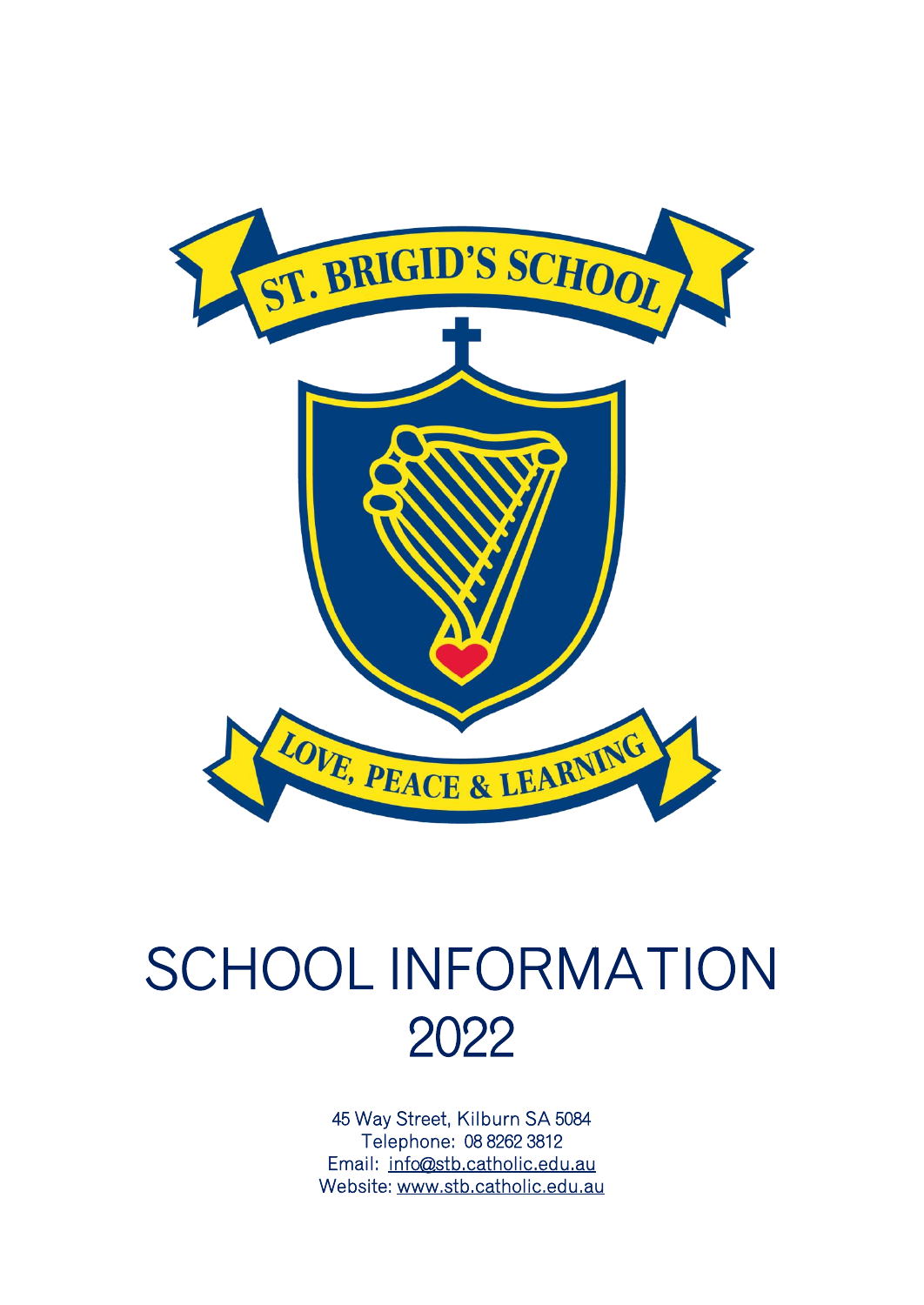#### History of the School

The St Brigid's School site was originally opened as St Joseph's School in 1929 by the Dominican Sisters from North Adelaide. In 1947, the Dominican Sisters were replaced by the Daughters of Our Lady of the Sacred Heart (OLSH), and in 1948 the school took the St Brigid's name.

Our patron saint is St Brigid, a well-known Irish saint in the 5th century, who started a religious community for both men and women in Ireland and devoted her life to teaching, writing, and good works. She was consecrated abbess of her community. In 1954, a new Parish Church was built adjacent to the school and also given the name St Brigid's.

The Sisters of OLSH administered the school until 1989 when a lay principal was appointed. The values and ideals developed by the OLSH sisters remain a vital part of our educational and religious vision, and the school maintains a close connection with other schools in the area established by the OLSH sisters.

#### School Emblem



Our school emblem contains a heart and harp within a shield, surrounded by a cross. Our banner holds our school motto – Love, Peace and Learning.

The significance of these symbols is as follows:

- The heart represents our connection to the OLSH Charism
- The harp represents Ireland, the birthplace of St Brigid
- The cross surmounts the shield as the source of our faith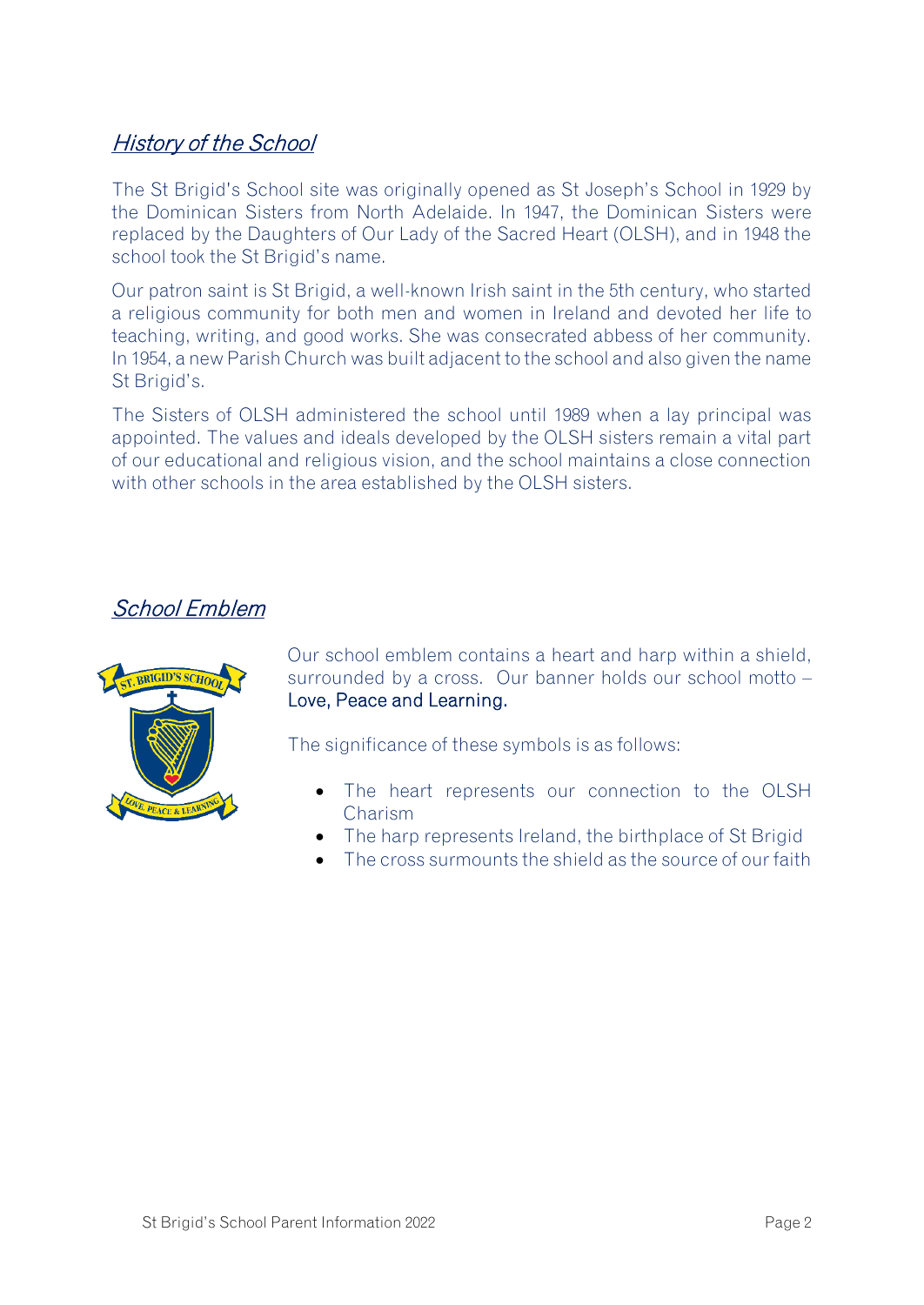

# St Brigid's School

### Love, Peace and Learning

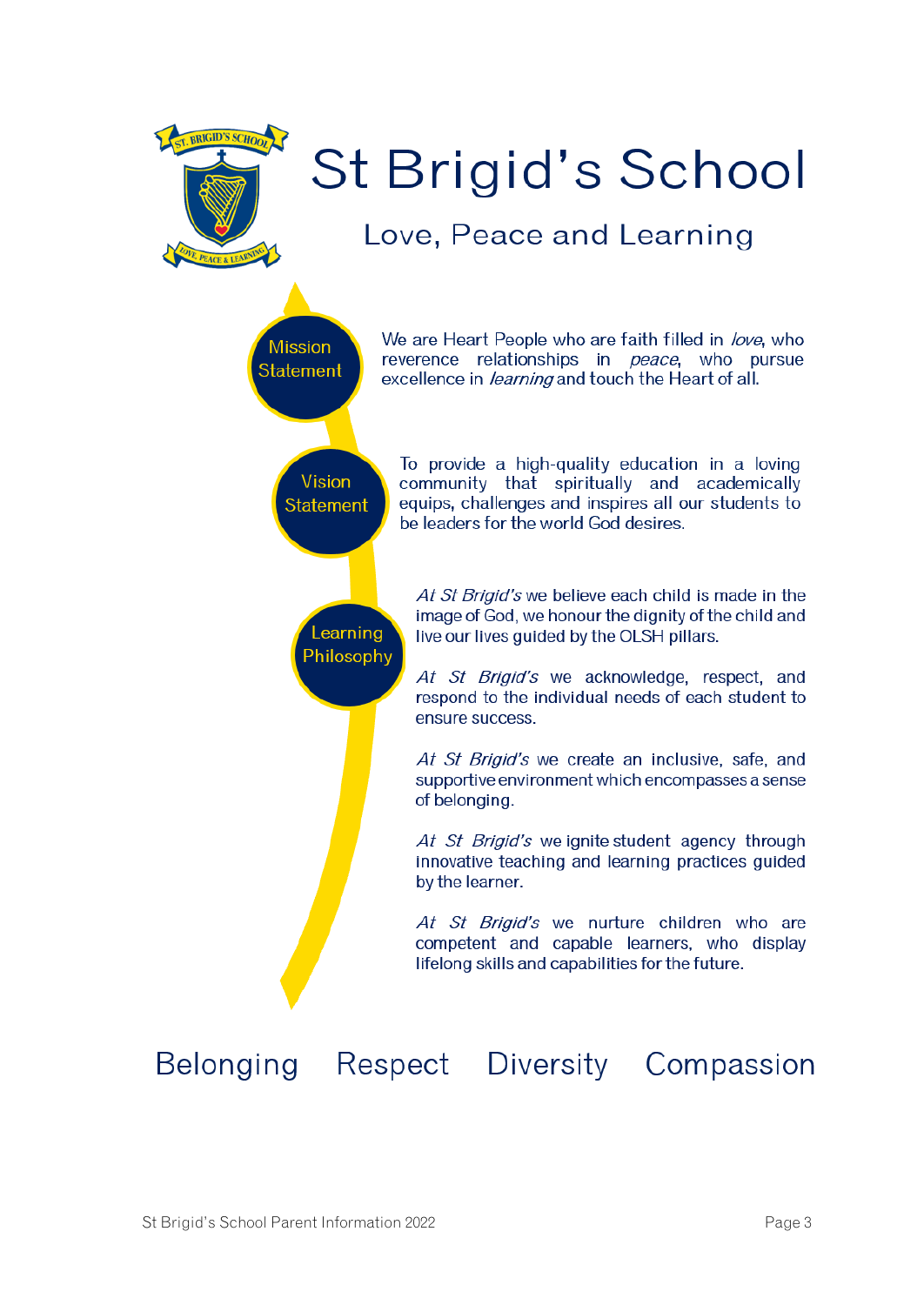#### Curriculum Areas

Our students' learning is directed by the Australian Curriculum, which incorporates key elements of learning for young Australians as they progress through their primary schooling into high school and beyond.

The curriculum includes:

- Religion
- English
- Mathematics
- Science
- Humanities and Social Sciences
- Technology
- Language (Italian)
- The Arts
- Health and Physical Education

General abilities are covered throughout the curriculum - such as literacy, numeracy, ICT capability, critical and creative thinking, personal and social capability, Ethical understanding and intercultural knowledge.

Cross-curriculum priorities are also a key feature of the framework - including Aboriginal and Torres Strait Islander histories and culture, Asian studies and regional relationships, and sustainability topics

#### Learning Environment/Resources

All our learning spaces have been designed to support and encourage varied learning experiences. There are spaces for students to work in groups, places suited to the demands of the learning experience, and areas to support learning in the various subjects. Each learning space has a variety of resources to support students in exciting learning including contemporary technology, hands-on equipment and subject-specific materials.



#### **Library**

A Library is a place where students are invited to come and enjoy books and literature. Students have the opportunity to borrow books regularly.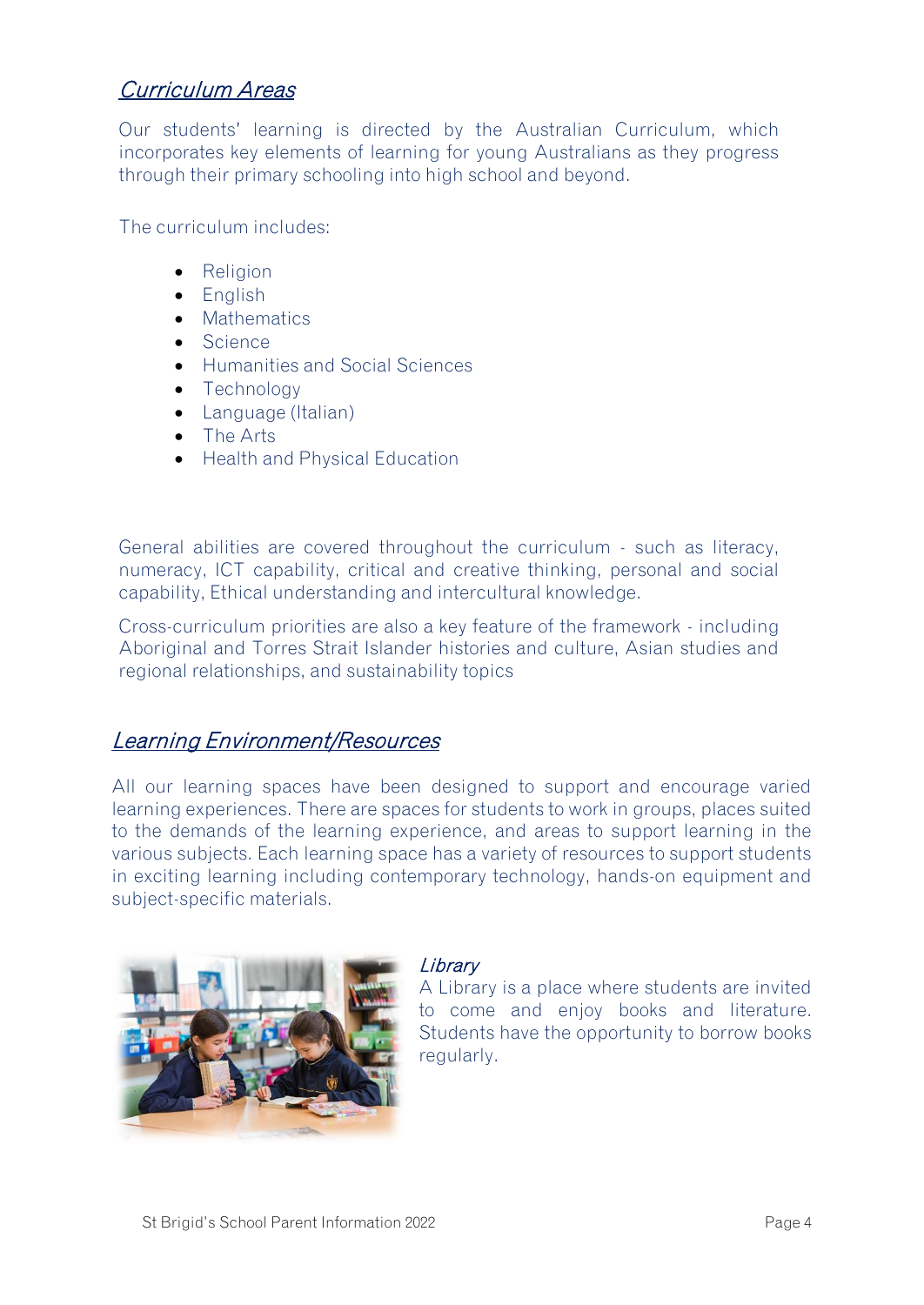#### Performing Arts

Students will have 1 hour a week to engage in Performing Arts as a specialist subject. These lessons will include:

- Music
- Drama
- Dance

Students also have the opportunities to participate in the following music programs:

- Festival Choir Senior Students
- Instrumental tuition: *Learning through Music*, we have private music instructors who come to the school twice a week. For further information please contact the Front Office.

#### Italian

We are very excited to be introducing Italian to St Brigid's School. Our students will have 1 hour a week to engage in Italian Lessons as a specialist subject. Research shows that there are many benefits to those who learn a language from a young age. These include greater cognitive skills, improvement of problem-solving and critical thinking skills, and enhancement of memory and better multi-tasking abilities, all of which contribute to better learning outcomes and employment opportunities.

#### Physical Education

Students will have the opportunity to engage in a Physical Education lesson as a specialist lesson for an hour a week. They will also have daily opportunities to engage in physical activity. The sports program is designed to provide the fundamental movement patterns and skills required for a range of physical activity tasks and sports. The aim is to provide an opportunity to learn new skills and movements, develop teamwork, resilience and responsibility.

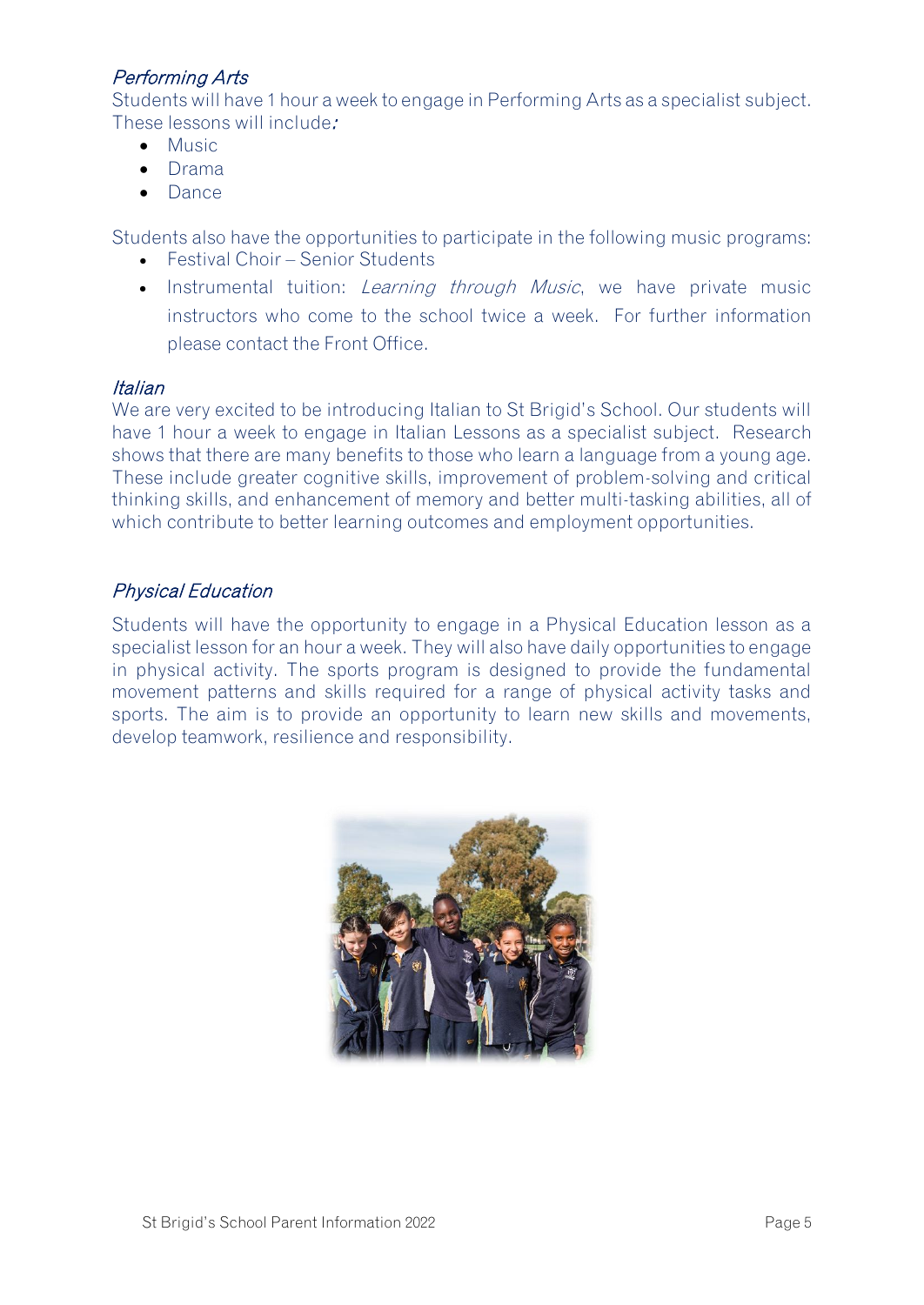#### STEM

Our students will have the opportunity to engage with STEM. STEM stands for: Science, Technology, Engineering and Mathematics (STEM) enables students to develop key skills in:



- Problem-solving
- **Creativity**
- Critical analysis
- Teamwork
- Independent thinking
- Initiative
- Communication
- Digital literacy

#### Personal Responsibility and Student Well Being

At St Brigid's we promote the development of student responsibility and making safe choices. We assist students in developing these skills through explicit teaching, role modelling and support. These skills are taught and integrated into the teaching and learning programs. At St Brigid's we recognise the dignity of each person, the value of living in a community and our shared responsibility to care for each other and our planet. The staff continue to emphasise that our school is a place where children learn best when they feel safe.

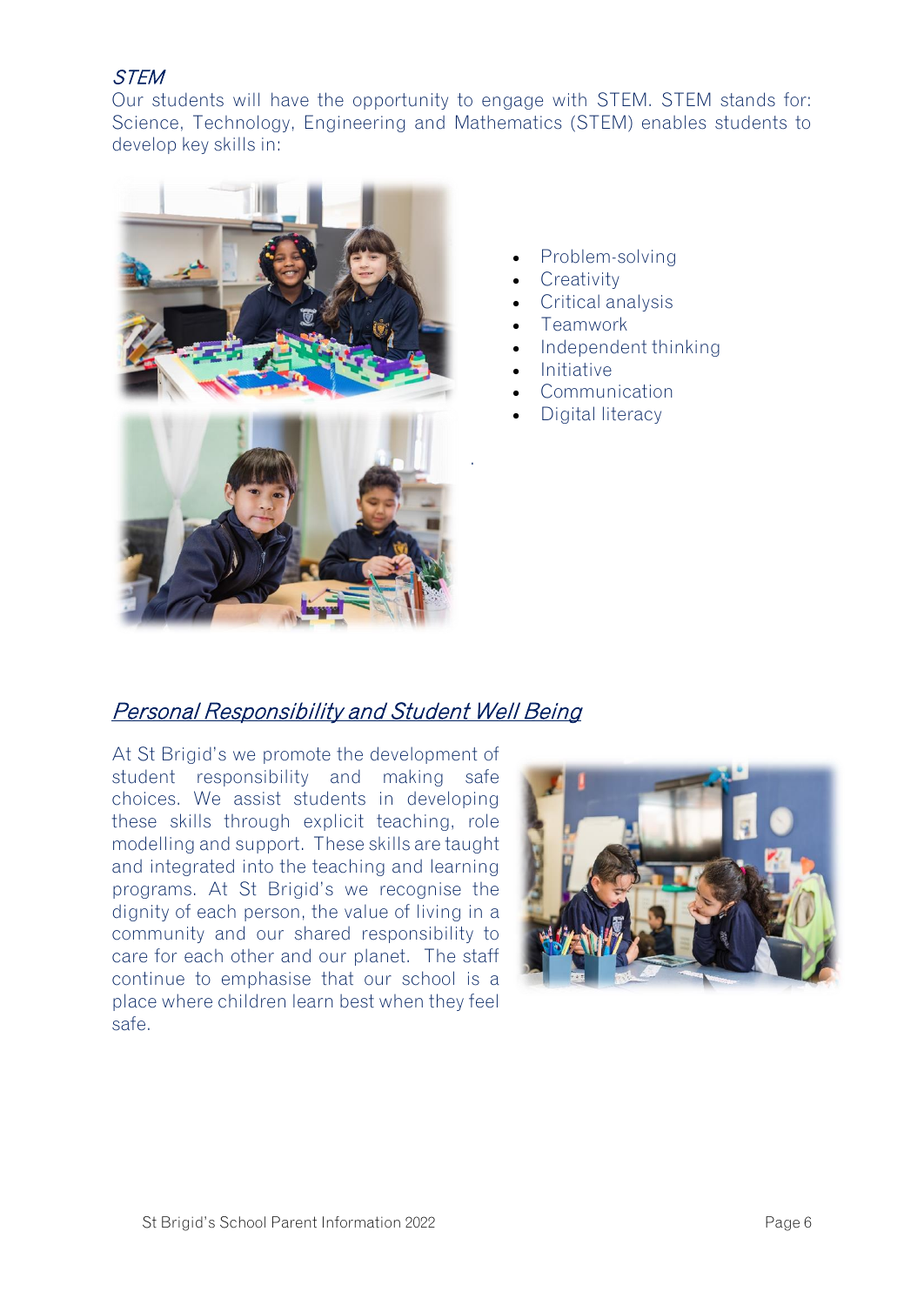#### Assessments

The achievement and learning progress of students at St Brigid's School is measured through a combination of internal and externally-sourced assessments. Data from these assessments are used to improve student learning outcomes.

NAPLAN (National Assessment Program – Literacy and Numeracy) tests are held annually in mid-May to test the proficiency of Year 3 and 5 students in reading, writing, spelling, numeracy, grammar and punctuation. See the [NAPLAN](https://www.nap.edu.au/default.aspx)  [website](https://www.nap.edu.au/default.aspx) for test dates and information to help you support your child.

The Early Years Assessment (Literacy) and Early Years Numeracy Observation Assessment programs - both developed by Catholic Education South Australia (CESA) - are run at St Brigid's School to help identify our students' literacy and numeracy capabilities at an early stage of their development. The literacy assessment is available for students in their fifth term, while the numeracy assessment is available in their first two years.

St Brigid's School also applies a variety of diagnostic assessments of student achievements - including the Australian Council for Educational Research (ACER) Progressive Achievement Tests - to manage and maintain positive learning outcomes.

#### Communication

The school has an electronic email that comes out fortnightly. At the beginning of the year, you will receive an email with the newsletter attached.

The classroom teachers use SeeSaw to communicate with parents. You will receive a QR code at the beginning of the year to connect with your class. If you have any trouble with this, please come and speak with the leadership or class teacher.

#### General Information

#### School Hours

 $8:50$  am  $-3:00$  pm Monday – Friday

- $11:00 \text{ am} 11:30 \text{ am}$  Recess
- $\bullet$  1:00 pm 1:10 pm Eating Time
- $\bullet$  1:10 pm  $-$  1:40 pm Play Time

#### Pupil Free Days

To be announced before the event – please see the school newsletter for dates

St Brigid's School Parent Information 2022 Page 7 **Supervision**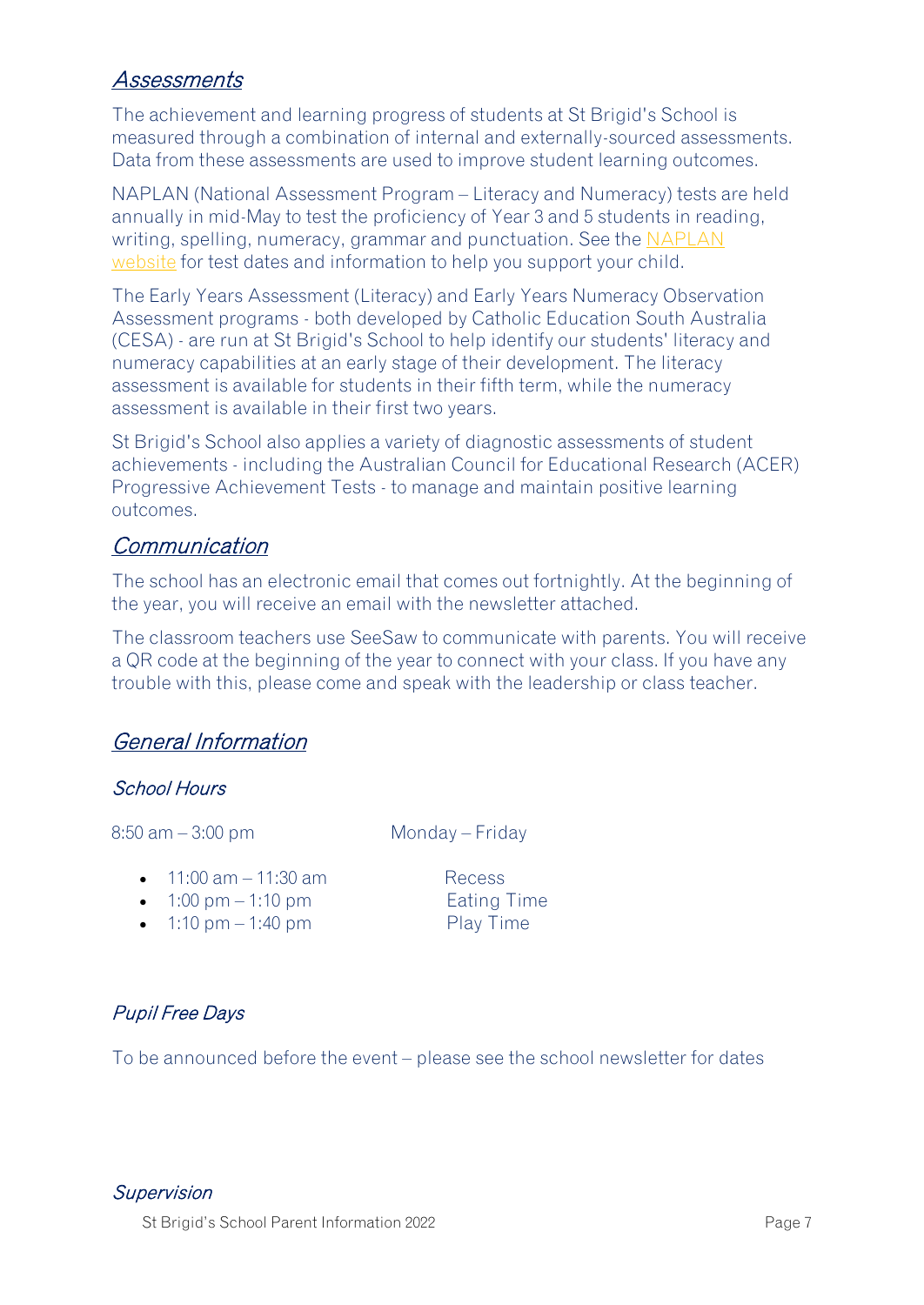- Children are supervised between the hours of 8.30 am and 3.20 pm. Parents assume responsibility for their children outside these hours. Children dropped off and collected outside these times will be sent to OSHC and families will be billed accordingly. Please contact OSHC to discuss your requirements.
- Children may not leave the school grounds without being signed out at the front office at any time during the school day.
- Children will be guided by staff members across Le Hunte Street and Way Street, using the school crossings, every day before and after school.
- The school gates are closed at 8:50 each morning and students arriving after this will need to go through the front office.

#### Absences

Class teachers record students' absences at 9 am. If your child arrives after this time, they will need to let the front office staff know. A text message will be sent if your child is absent asking you to notify the school. If your child is absent, please ring the school before 9.00 am (8262 3812). Please provide your child's class teacher with a written note or doctor's certificate on their return to school.

If children need to leave during the day, they must be picked up by their parents. The collection point for all children leaving early is the Front Office and the children will need to be signed out by the parent.

If your child/ren is expected to be away for more than one week or going on a family holiday for a length of time, the Principal will need to be notified with a written letter and a form completed.

#### Communicable Diseases

It is important to notify the school if your child contracts a communicable disease e.g. (head lice, chickenpox, slap face, whooping cough).

#### **Medications**

School staff are not permitted to give medication to students (legal stipulation) unless the student's medical condition is such that ongoing medication is required to enable the student to attend school. This will need to be recorded on a medical plan provided by a medical professional and a signed Authority to Administer Medication form.

#### Photographic Consent

All students are required to have a Photograph/Video/Artwork consent form signed for photos to be included in the school newsletter and promotional material. The Consent form is sent home at the beginning of each year.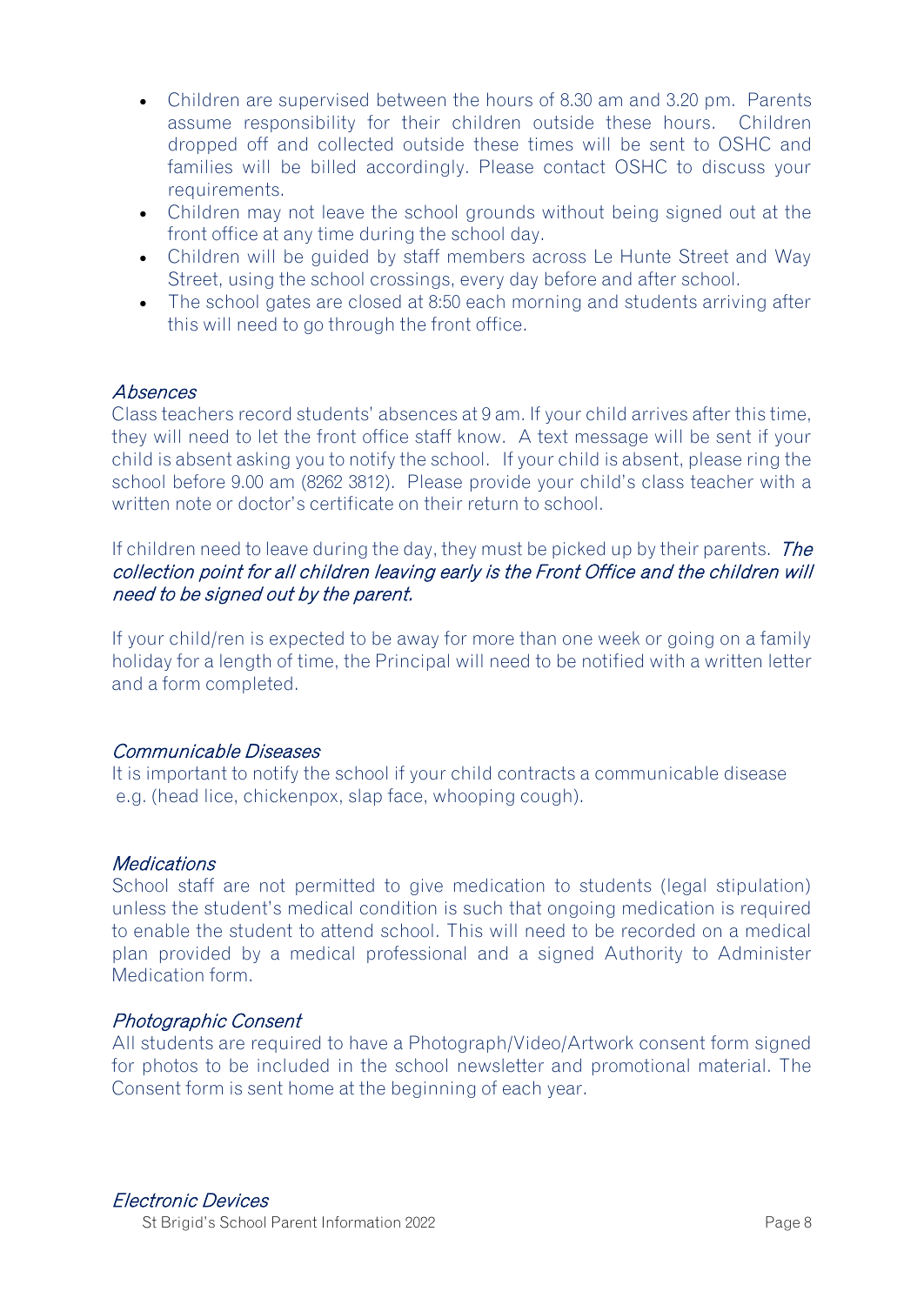St Brigid's does not encourage students to have mobile phones in their possession on school premises including classrooms and grounds or during off-site school activities such as excursions or sports activities. Where students need the use of a mobile phone before and after school, the student is required to give the phone to the Front Office or Out of School Hours Care (OSHC) staff for safekeeping where they will be secured in a lockable container. This also applies to other electronic devices, e.g. iPod, Nintendo, iPad etc.

#### Volunteers

Volunteers are most welcome to work in the St Brigid's School community. They can volunteer to work in the school in a variety of ways including assisting in classrooms, assisting with school functions and attending class and school excursions. To be involved, there's a four-step process you'll need to complete:

- 1. Complete a Volunteer Application Form
- 2. WWCC Police Check
- 3. Participate in our Induction Course (available throughout the year)
- 4. Undertake RAN Training for Volunteers

Volunteer Packs are available through the Front Office.

#### School Policies and Procedures

The School Board will ratify policies at their meetings and they will be uploaded to the school website as required. We will email families to inform them of new or reviewed policies.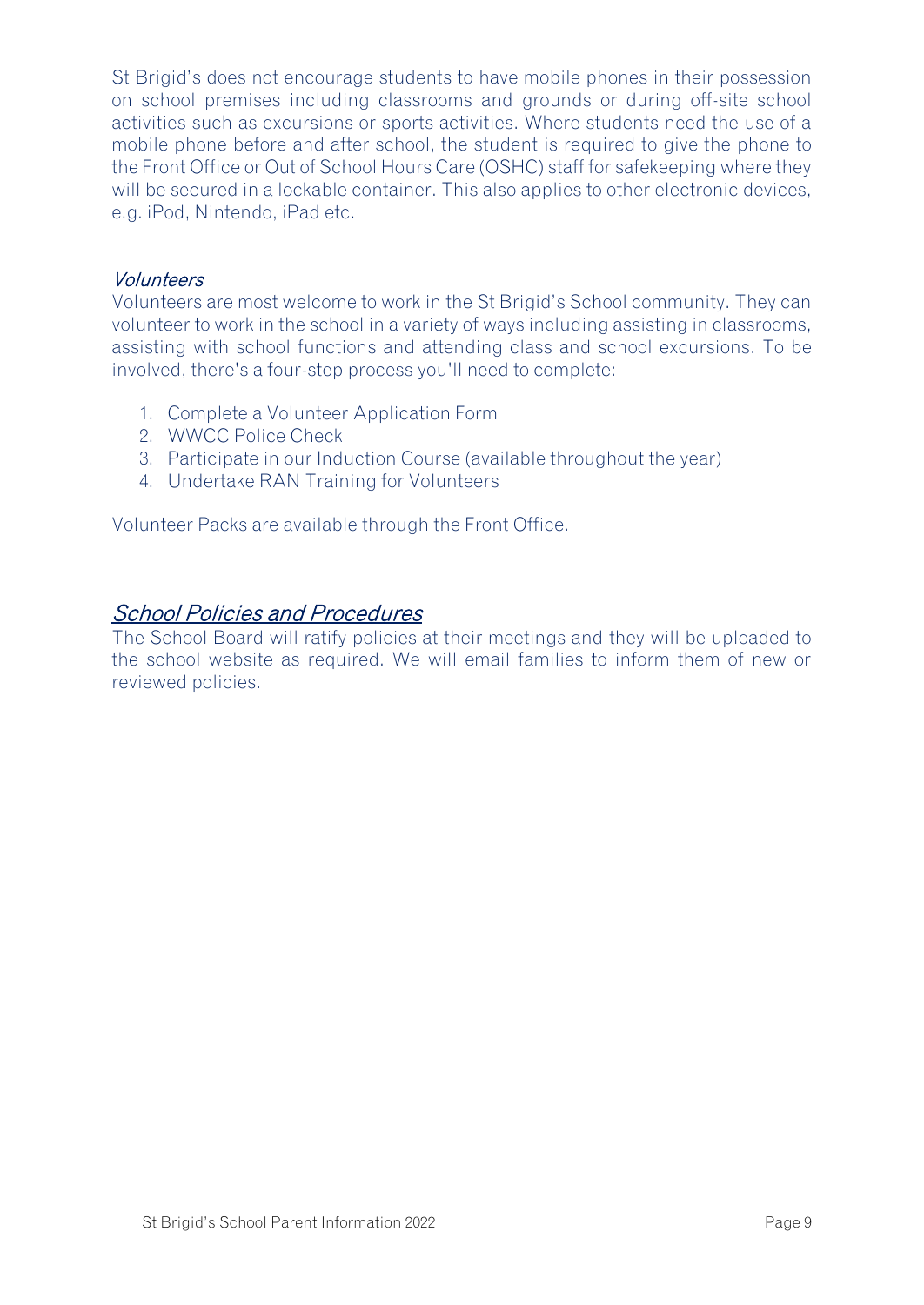#### Uniforms

Uniforms are ordered through Vinnie's website

#### [https://www.vinnies.org.au/page/Shops/SA/St\\_Brigid\\_s\\_-\\_School\\_Uniform/](https://www.vinnies.org.au/page/Shops/SA/St_Brigid_s_-_School_Uniform/)

Please complete the online form to request a call back from Vinnies. At that time Vinnies will take your order and payment over the phone via credit card.

The order will be delivered to the school for collection as soon as possible.

#### Terms 1 & 4

- Dark Blue Short Sleeve or Long Sleeve Polo Top with light blue and yellow panels with school emblem
- Dark Blue Shorts with school name
- Dark Blue Jacket with yellow piping with school emblem
- Predominately white or black sandshoes with white ankle-length socks
- Black school shoes
- Dark Blue Bucket hat with school emblem

#### Optional:

- School Dress with school emblem
- Dark blue leggings under a dress

#### Terms 2 & 3

- Dark Blue Short Sleeve or Long Sleeve Polo Top with light blue and yellow panels with school emblem
- Dark Blue Pants with school emblem
- Dark Blue Jacket with yellow piping with school emblem
- Predominately white or black sandshoes with white ankle-length socks
- Black school shoes
- Dark Blue Bucket hat with school emblem











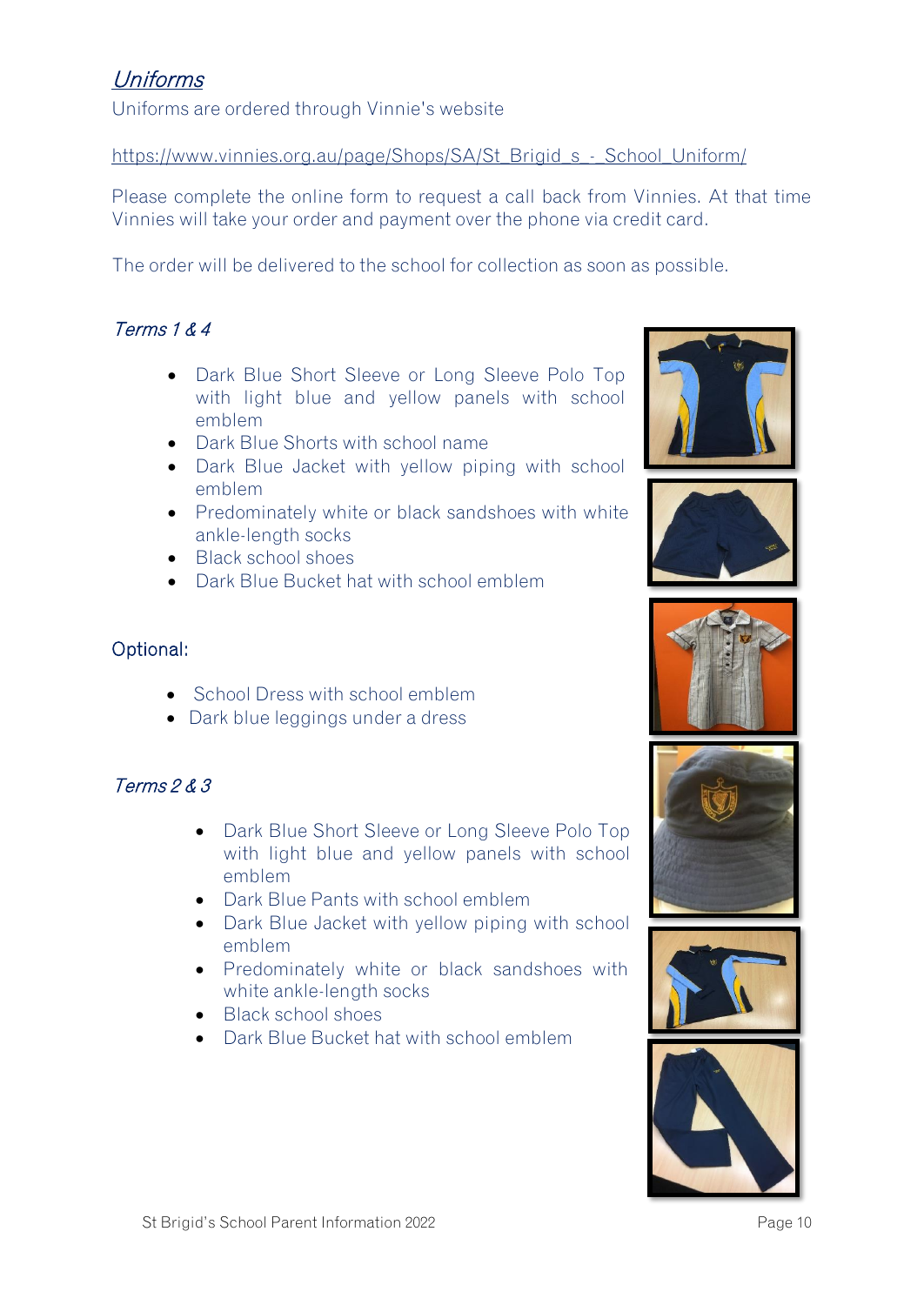#### SCHOOL UNIFORM IS COMPULSORY

• Children must wear full school uniform at all times.



Hair - All children, boys and girls, whose hair is shoulder length or longer, are asked to have hair neatly and securely tied back. We do not permit unnatural colours or unusual cuts/styles.

Hair Accessories - Plain navy-blue ribbons or scrunchies only.

Jewellery - No jewellery is to be worn except watches, small pierced earrings or studs. Neck chains of special religious or cultural significance only. (To be worn inside the uniform and out of sight). Students may not wear communication devices in the form of watches/fitness devices.

School Bags - St Brigid's school bags, with school emblem, are available from the Vinnies.

#### **Hat Policy**

It is the policy of St Brigid's School that all children wear a St Brigid's School hat when the UV rating is above 3. School hats are to be worn whenever children are outside, whether during play or sports activities.

#### House Teams

Students are divided into house groups for sport and other activities. On enrolment, students are placed in a house and remain in it throughout primary school. Families are placed in the same house. Colours are used on Sports carnivals to identify houses.

Fr Jules Chevalier our red team patron. Fr Chevalier was born in France to a lowincome family. On June 14, 1851, Jules was ordained a priest. He wished to begin his work in Issoudun, a city about 2 hours south of Paris. So began the foundation of the Missionaries of the Sacred Heart, Fr Chevalier considered Mary as the true foundress of his congregation. In his effort to honour Mary, was to found another congregation: the Daughters of Our Lady of the Sacred Heart. In this way, Fr. Chevalier felt his new name and gratitude for Mary would always continue. The beginnings, however, were difficult. After some years, Marie Louise Hartzer joined the group. She was the most direct channel and a faithful interpreter of the original inspiration of Jules Chevalier. She passed this on to successive generations of Daughters of Our Lady of the Sacred Heart.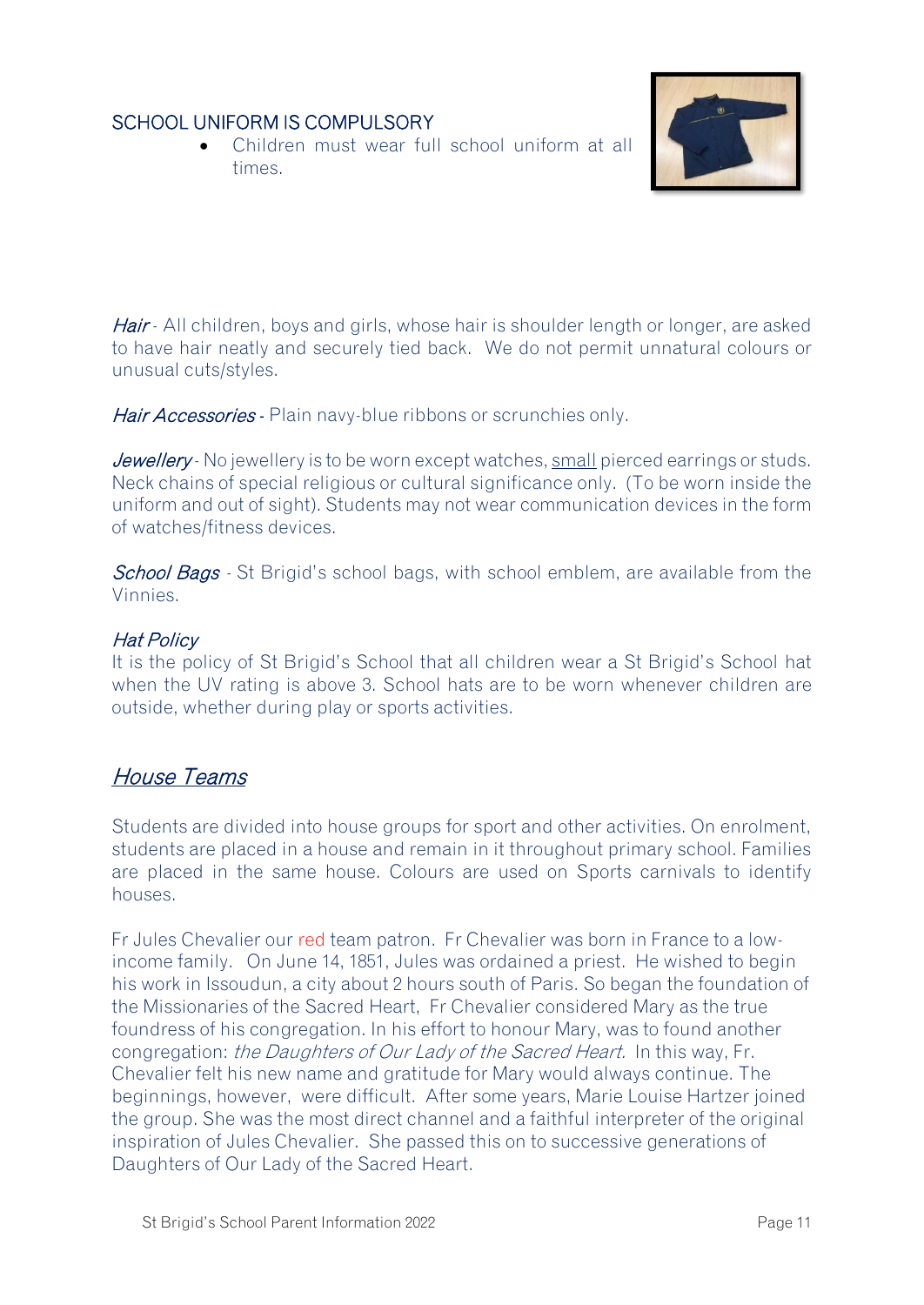Mother Marie Louise Hartzer our blue team patron, was born in Alsace, France in 1837 and died in Thuin, Belgium in 1908. She first married, had two sons, and later as a 45-year-old widow, joined the young congregation of the Daughters of Our Lady of the Sacred Heart. Her two sons became Missionaries of the Sacred Heart. For 26 years (1882-1908), she led the congregation, faithfully passing on the charism and spirituality to the sisters. She saw the congregation expand from Europe to the Pacific, becoming a truly international congregation.

House Team Xavier is named after St Francis Xavier because he had a strong connection to the Sacred Heart of Jesus. St Brigid's School was founded by the Daughters of Our Lady of the Sacred Heart, so St Francis Xavier has been honoured with a House Team named after him. St Francis Xavier is considered one of the greatest missionaries of modern times, second only to St Paul. St Francis was instrumental in introducing Christianity to India, the Philippines, regions of Thailand and Japan.

St Brigid's School has given their green house team the name Mackillop off of Saint Mary of the Cross MacKillop, who is our first Australian saint. She was the founder of the congregation Sisters of Saint Joseph of the Sacred Heart and prayed constantly to the Sacred Heart of Jesus.

#### St Brigid's Playgroup

St Brigid's School playgroup is held every Monday and Wednesday during school term time from 9 am-10.30 am in the OSHC building on Le Hunte Street. Playgroup is for all children from birth to 5 years of age.



#### Adults enjoy Playgroup because...



- they make new friends and meet new people
- they share their problems and successes with others
- they learn more about child development and new activity ideas for home
- they can spend time playing with their child/ren
- they have FUN!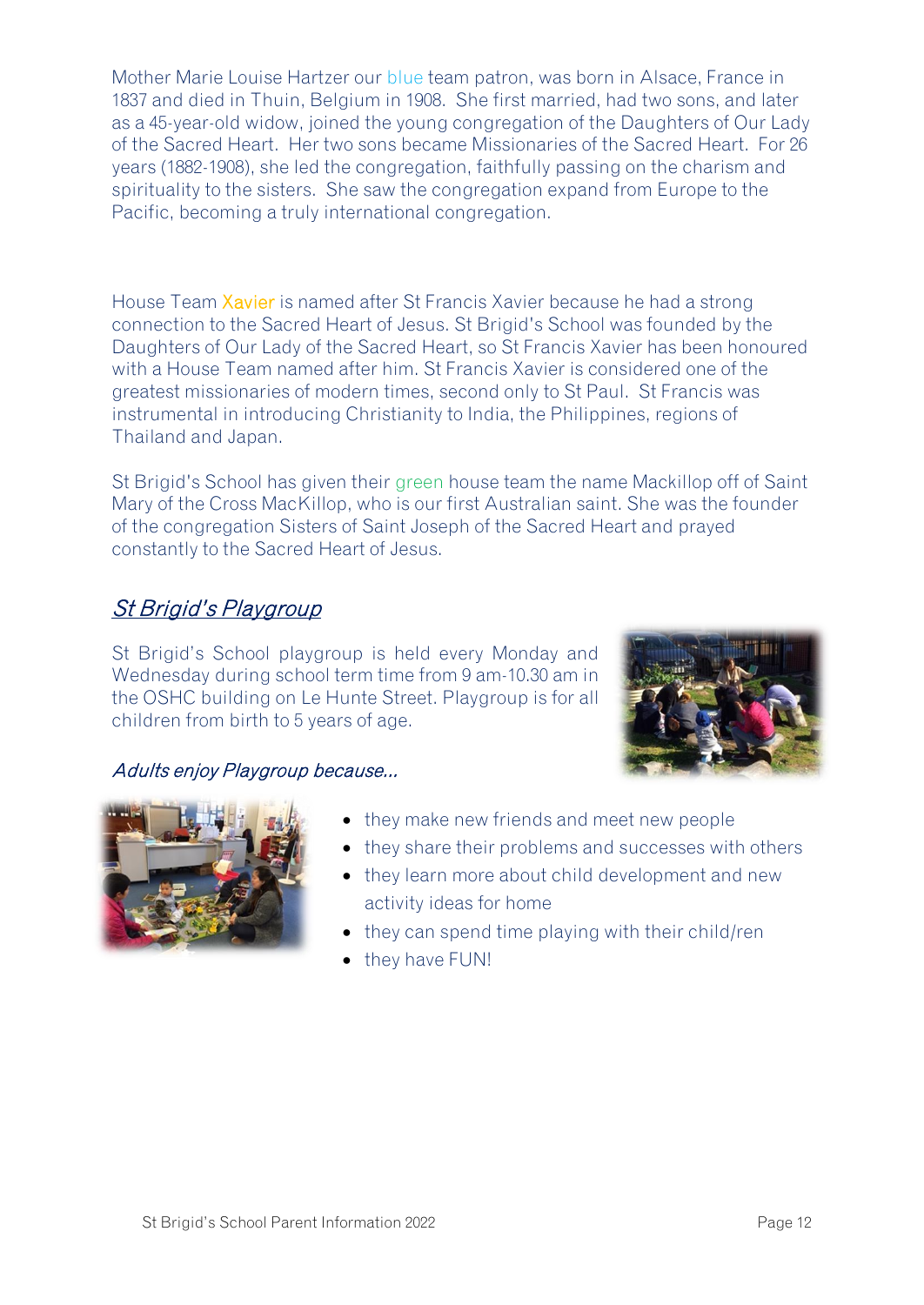#### Children enjoy Playgroup because...

- they gain new skills including problem-solving. co-operation and sharing
- they make new friends, discover new things and have new experiences
- they learn more about themselves and others through play
- they interact with their parents/carers, other children and adults
- they have FUN!

#### What to bring

• A drink and healthy snack for brain food time.



#### Community Hub

Our school and the broader community is lucky to have a culturally diverse mix of families, each with unique experiences to share. The St Brigid's School Community Hub is a safe and inclusive space for those families to gather, unite through common interests, celebrate successes, and support each other in peace, love and learning.

Our Hub Leader Mai Nguyen works with individuals and groups on projects that build connections, skills and opportunities. Activities in the Hub may include programs such as

- Playgroup for children 0-5yrs with parents, carers & grandparents
- Informal English language classes
- Gardening
- Art
- Cooking
- Sewing
- Yoga

To find out more, contact [communityhub@stb.catholic.edu.au](mailto:communityhub@stb.catholic.edu.au?subject=&body=) or call 0480 277 409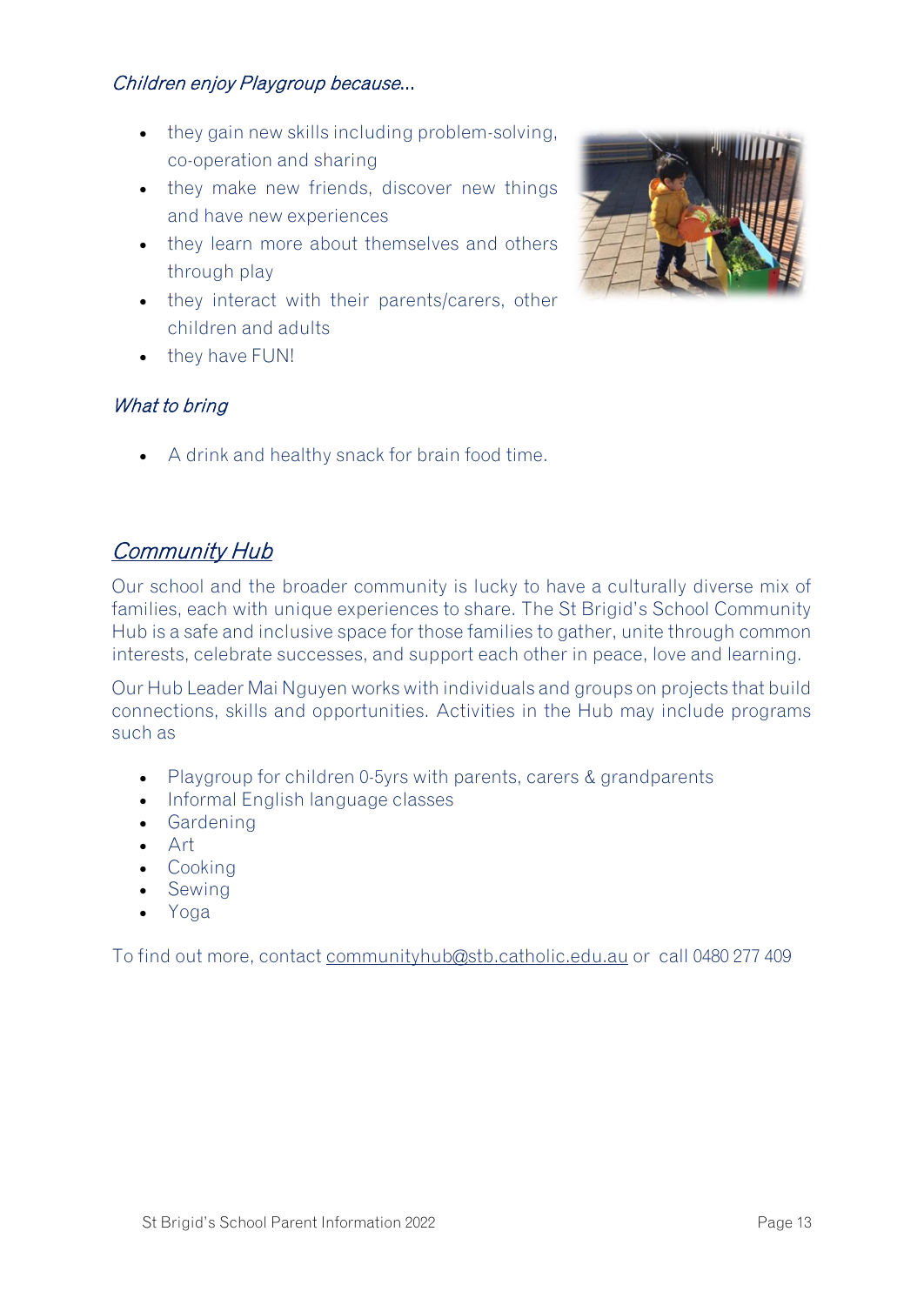#### Out of School Hours Care

#### Philosophy and Aims

The St Brigid's Out of School Hours Care service aims to provide a relaxed and stimulating environment that will foster each child's sense of self-worth, nurture positive group relationships and promote cooperative and collaborative behaviour.

The program aims to:

- develop a safe warm and caring environment
- provide a variety of activities that take into account children's age, interests, abilities and diverse backgrounds
- promote the development of positive attitudes and behaviours that value diversity and cooperation
- provide a service that recognizes and values the uniqueness of each family
- offer a service that is affordable, accessible and addresses the needs of all families in the community

#### Hours of Operation

| • Before School Care | 6:30am             | $\Delta \sim 100$   | 8.30am |
|----------------------|--------------------|---------------------|--------|
| • After School Care  | 3:00 <sub>pm</sub> | $\omega_{\rm{max}}$ | 6:15pm |
| • Pupil Free Day     | 6:30am             | $\Delta \sim 100$   | 6:15pm |

St Brigid's Out of School Hours Care service is available during the school week Monday to Friday and on school pupil free days. It is closed on public holidays and school holidays. We are currently experiencing high demand for the service, you must book via the app by 6 pm the night before. If you are unable to book, you will need to ring Giulia to see if we have space available.

#### Access

Access for families and children to the St Brigid's Out of School Hours Care is nondiscriminatory. Children's access to care at the service is ensured, and the custodial rights of parents who access the service are protected. However, if demand for places exceeds availability priority of access will be given to families of the greatest needs, as follows:

- Children at risk
- Working/studying families
- Children with a disability or parents with a disability.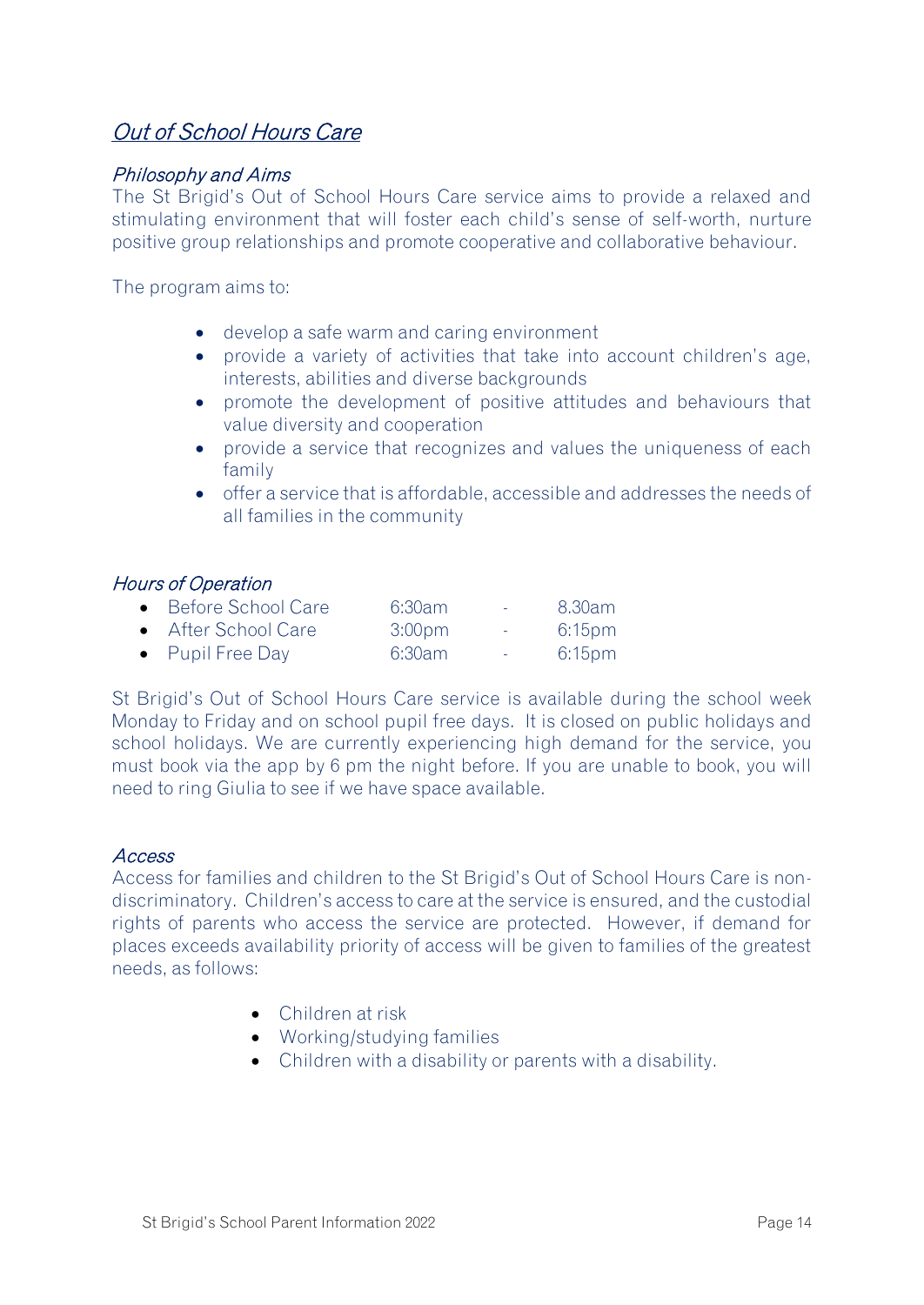#### General Information about OHSC

#### **Management**

The Supervisor is Shannon Correll (Principal) and the program is managed by the director Giulia Imbrogno.



#### Enrolment

To enrol in the program, families need to collect an enrolment form from the OSHC service or the school's front office. Each child attending the program must have a completed enrolment form before attendance.



#### Child Care Benefit (CCB)

The Commonwealth Government offers assistance to reduce the cost of care for all families. The amount of assistance received is variable and depends on parental income. All families are eligible and may apply for Child Care Benefit.

CCB can be claimed as reduced fees through the service or as a lump sum payment directly to families at the end of the financial year in which the service is used.

#### Customer Reference Number: 407 144 966C

Please see the Director or Front Office if you require an enrolment package, further information or assistance with applications.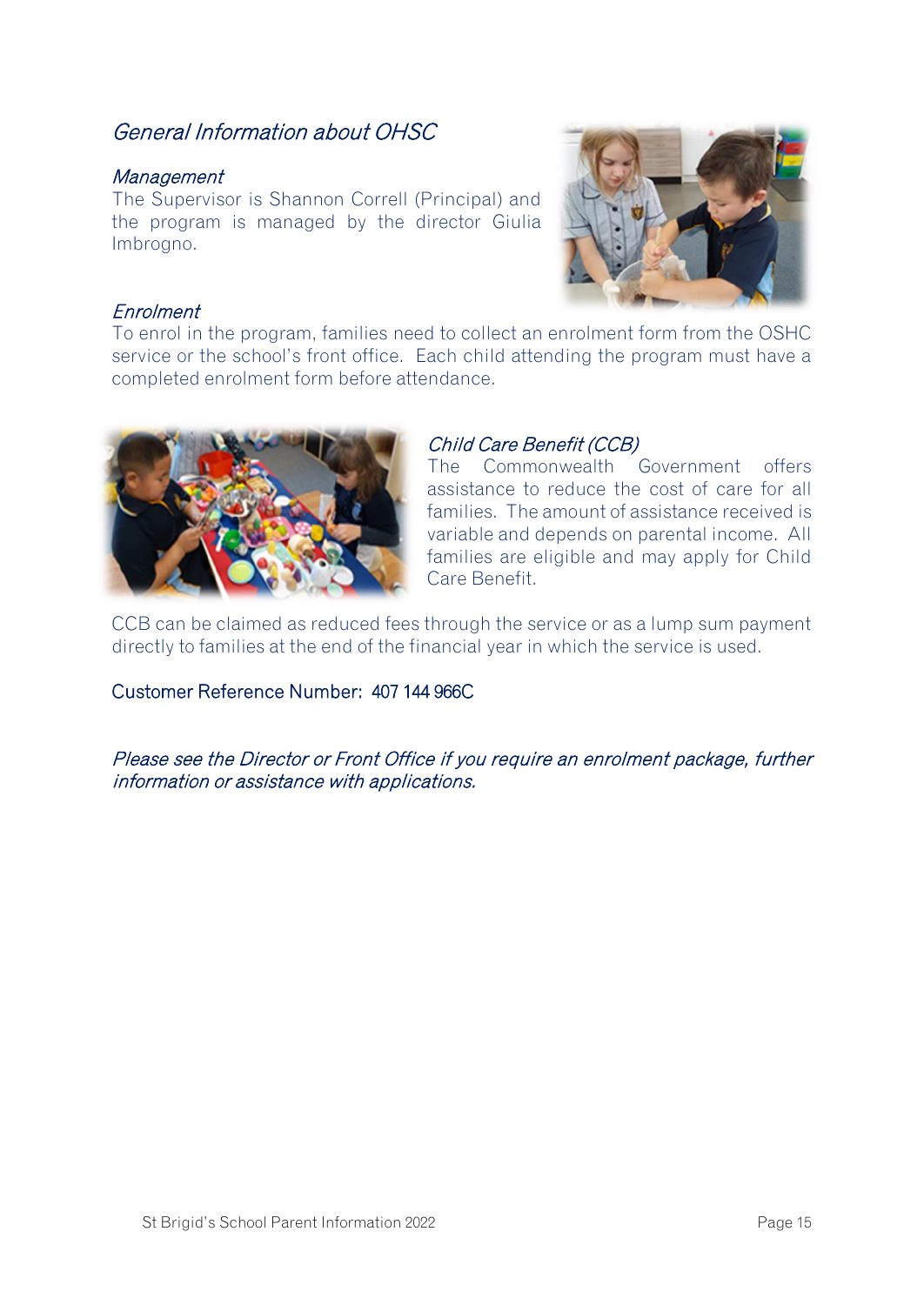#### Fee Structure

#### School Fees

Our commitment to our school families is to offer a high-quality Catholic education that is accessible and affordable. All school fees are determined by the Finance Team at Catholic Education South Australia and School Board and reviewed annually.

#### Annual School Fees 2021

| Full Fee per Student         | \$1,900 |
|------------------------------|---------|
| Lower Income Fee per Student | \$1,140 |

#### What is included?

The tuition fee above covers all tuition, levies and charges for each child's education.

Extra-curricular activities, excursions, camps, and uniforms are excluded and will be charged separately.

#### Lower Income Fee

To be eligible for the lower-income fee, you need to qualify as a low-income family. This is determined by your family's gross income and is a \$ value set by the State Government.

In 2021, your family's gross income needs to be below approximately \$60,264 for a family with one school-age child. (The limit will vary depending on how many dependent children you have.)

Proof of income is required and applicants will need to apply via the [State](https://www.sa.gov.au/topics/education-and-learning/financial-help-scholarships-and-grants/school-card-scheme)  [Government's School Card scheme](https://www.sa.gov.au/topics/education-and-learning/financial-help-scholarships-and-grants/school-card-scheme).

Our finance manager can help you if you have any questions about applying for the lower-income fee.

#### Full Fee 2021

| Number of Children | Fee     | Total   |
|--------------------|---------|---------|
| 1st Child          | \$1,900 | \$1,900 |
| 2nd Child          | \$1,330 | \$3,230 |
| 3rd Child          | \$1,140 | \$4,370 |
| 4th Child          | \$0     | \$4,370 |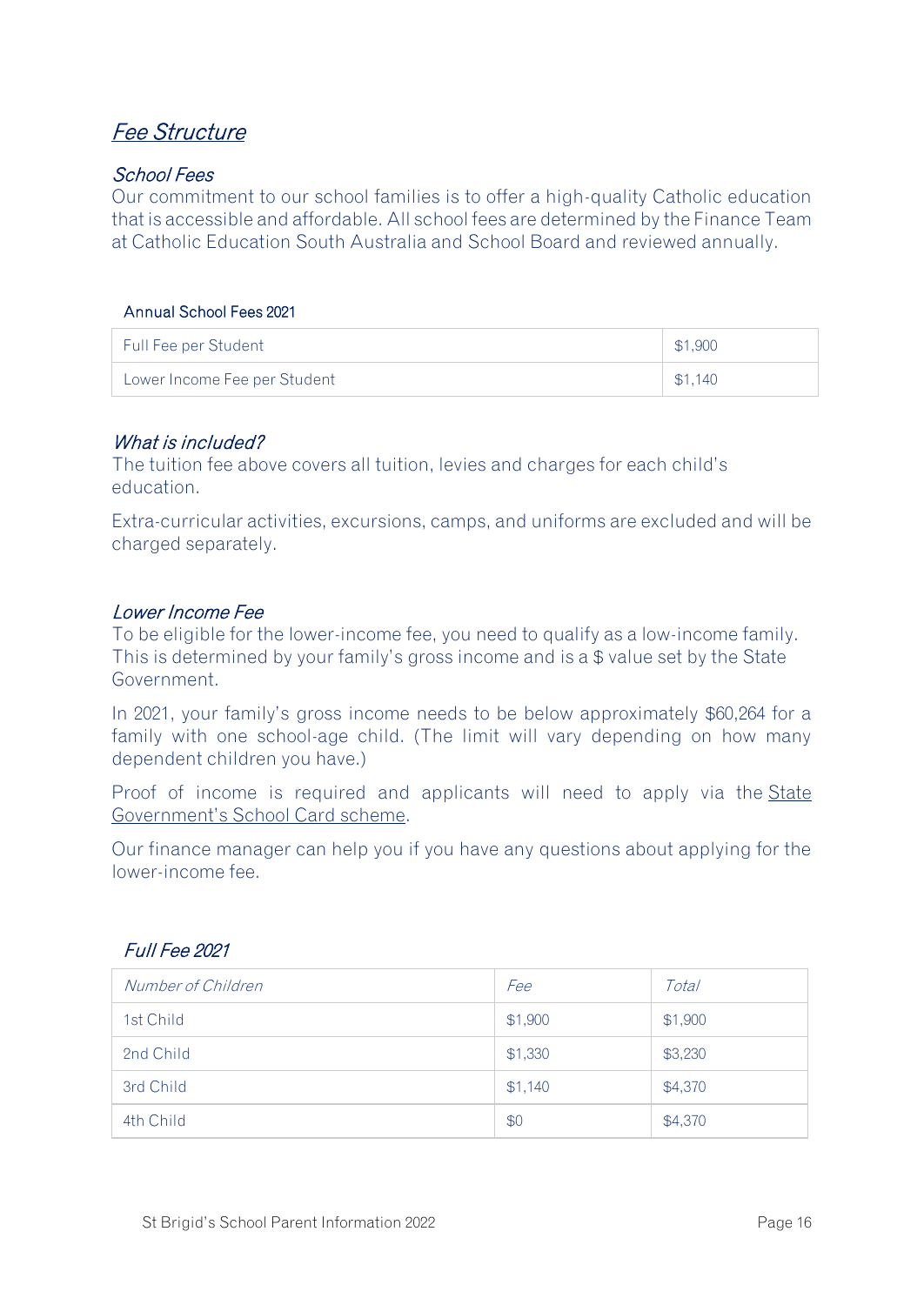#### Sibling Discounts

#### Lower Income Fee 2021

| Number of Children | Fee     | Total   |
|--------------------|---------|---------|
| 1st Child          | \$1,140 | \$1,140 |
| 2nd Child          | \$798   | \$1,938 |
| 3rd Child          | \$684   | \$2,622 |
| 4th Child          | \$0     | \$2,622 |

#### Payment Options

#### Payment Methods

Payments can be made in full or by an approved payment plan. We encourage all families to set up weekly, fortnightly or monthly payments.

Payment options include:

- Direct Debit deductions from your bank account (forms available from the office).
- BPay reference numbers are printed on invoices and statements
- Credit Card Visa or Mastercard (at the Front Office)
- Centrepay a deduction from Centrelink payments (forms available from the office)
- Cash or Cheque

#### Frequency of Payment (Full Fee 2021)

| Number of Children | Weekly (52 weeks) | Fortnightly (26 fortnights) | Monthly (12 months) |
|--------------------|-------------------|-----------------------------|---------------------|
| 1 Child            | \$37              | \$73                        | \$158               |
| 2 Children         | \$62              | \$124                       | \$269               |
| 3 Children         | \$84              | \$168                       | \$364               |
| 4 Children         | \$84              | \$168                       | \$364               |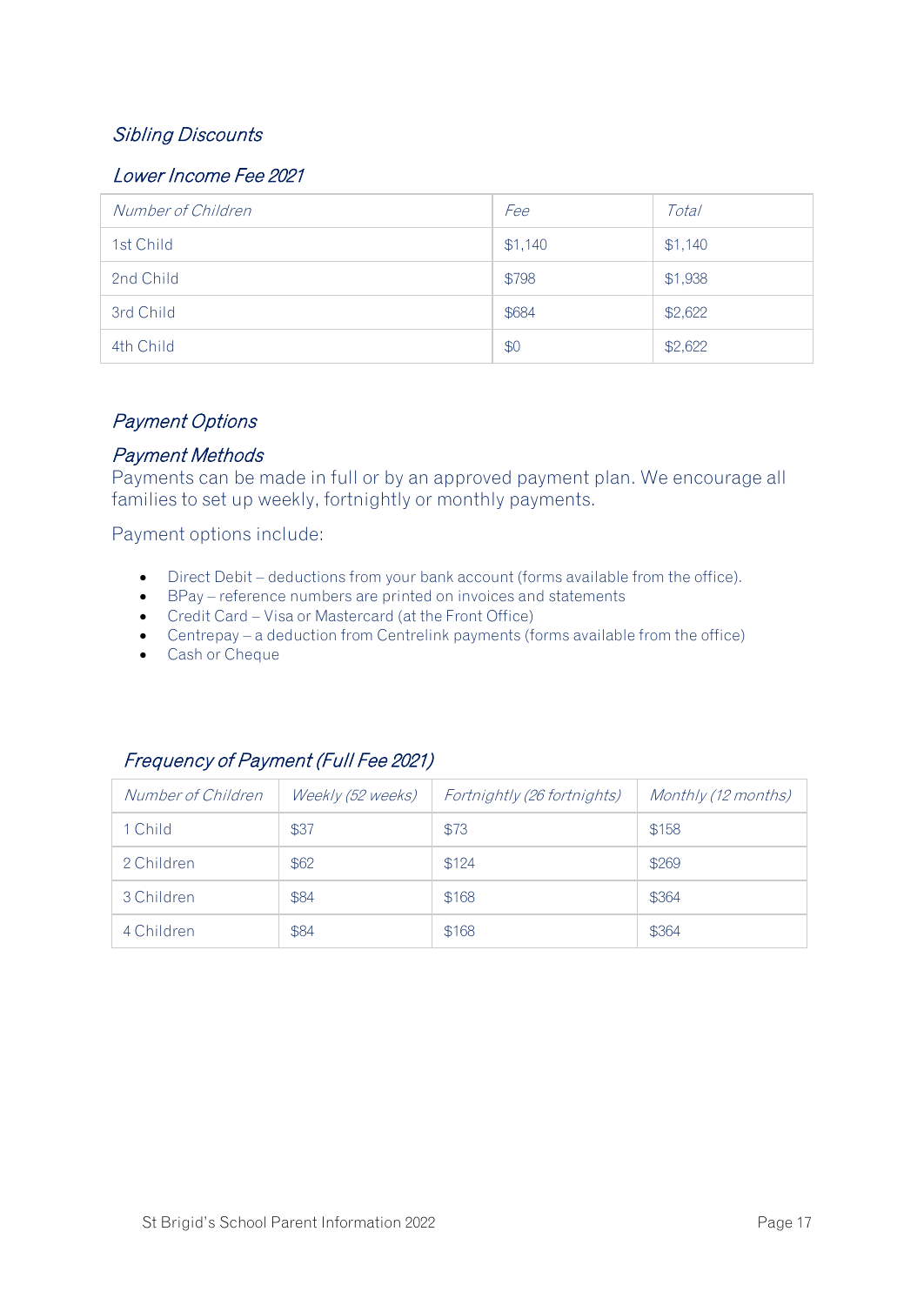| Number of Children | Weekly (52 weeks) | Fortnightly (26 fortnights) | Monthly (12 months) |
|--------------------|-------------------|-----------------------------|---------------------|
| 1 Child            | \$22              | \$44                        | \$95                |
| 2 Children         | \$37              | \$75                        | \$162               |
| 3 Children         | \$50              | \$101                       | \$218               |
| 4 Children         | \$50              | \$101                       | \$218               |

#### Frequency of Payment (Lower Income Fee 2021)

If you need assistance meeting payments or have any questions, please call the School Office.

#### Notification Period for Student Withdrawal

Parents whose child/ren leave the school during a term will be charged for the whole term's fees. Normally a full term's notice of intention to leave the school during a school year is required. Failure to provide a term's notice may result in fees being charged for the following term dependent upon the circumstances. This is in recognition of the fact that the school is committed to maintaining the employment of teachers based on known enrolments from one term to the next.

#### Concerns or Complaints

If you have a concern about your child's learning or wellbeing at school please contact your child's teacher in the first instance.

The Principal is also available to respond to any concerns you may wish to discuss.

[Catholic Education South Australia](https://www.cesa.catholic.edu.au/our-schools/safe-environments-for-all) provides more information about how school complaints are handled. You can read more here:

- [CESA Grievance Response and Resolution Information](https://www.cesa.catholic.edu.au/__files/d/69195/Grievance_Response_and_Resolution_information_for_complainants1.pdf)
- [CESA Complaint Response Resolution Procedure](https://www.cesa.catholic.edu.au/__files/d/63650/ComplaintResponseandResolutionProcedure.pdf)